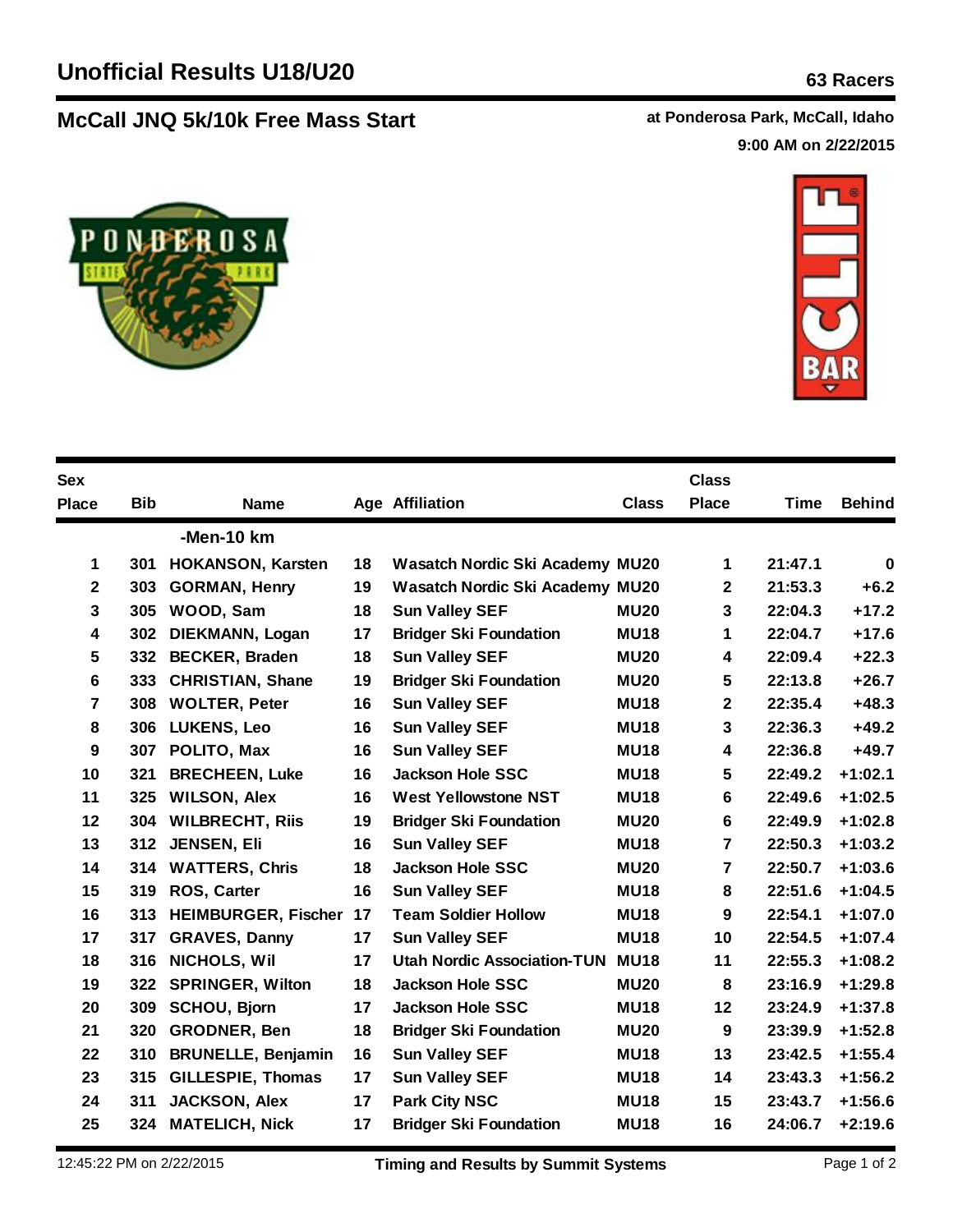| <b>Sex</b>              |            |                            |    |                                        |              | <b>Class</b>     |             |               |
|-------------------------|------------|----------------------------|----|----------------------------------------|--------------|------------------|-------------|---------------|
| <b>Place</b>            | <b>Bib</b> | <b>Name</b>                |    | <b>Age Affiliation</b>                 | <b>Class</b> | <b>Place</b>     | <b>Time</b> | <b>Behind</b> |
| 26                      | 323        | <b>SCHODERBEK, Tom</b>     | 16 | <b>Bend Endurance Academy</b>          | <b>MU18</b>  | 17               | 24:23.3     | $+2:36.2$     |
| 27                      | 326        | <b>BROWN, Noah</b>         | 16 | <b>Bogus Basin NT</b>                  | <b>MU18</b>  | 18               | 24:36.5     | $+2:49.4$     |
| 28                      | 327        | <b>EDWARDS, Nick</b>       | 16 | <b>Bogus Basin NT</b>                  | <b>MU18</b>  | 19               | 24:50.3     | $+3:03.2$     |
| 29                      | 318        | <b>MCLAUGHLIN, Luke</b>    | 18 | <b>Bridger Ski Foundation</b>          | <b>MU20</b>  | 10               | 24:50.5     | $+3:03.4$     |
| 30                      | 331        | TRUXAL, Jacob              | 16 | <b>Sun Valley SEF</b>                  | <b>MU18</b>  | 20               | 24:57.8     | $+3:10.7$     |
| 31                      | 329        | <b>WRIGHT, Abe</b>         | 18 | <b>Sun Valley SEF</b>                  | <b>MU20</b>  | 11               | 24:58.7     | $+3:11.6$     |
| 32                      | 330        | <b>THOMPSON, Derek</b>     | 17 | <b>Sun Valley SEF</b>                  | <b>MU18</b>  | 21               | 25:15.3     | $+3:28.2$     |
| 33                      | 328        | <b>CHRISMAN, Isaac</b>     | 16 | <b>Bogus Basin NT</b>                  | <b>MU18</b>  | 22               | 26:43.6     | $+4:56.5$     |
|                         |            | -Women-5 km                |    |                                        |              |                  |             |               |
| 1                       |            | 398 HELLAND-HANSEN, Kri 17 |    | <b>Sun Valley SEF</b>                  | <b>FU18</b>  | 1                | 11:16.8     | $\mathbf 0$   |
| $\mathbf 2$             | 378        | LANGE, Leah                | 16 | <b>Park City NSC</b>                   | <b>FU18</b>  | 2                | 11:17.3     | $+0.5$        |
| 3                       | 379        | <b>EKBLAD, Olivia</b>      | 18 | Wasatch Nordic Ski Academy FU20        |              | 1                | 11:26.8     | $+10.0$       |
| 4                       | 381        | <b>HAGENSEN, Bjork</b>     | 17 | <b>Bridger Ski Foundation</b>          | <b>FU18</b>  | 3                | 11:40.0     | $+23.2$       |
| 5                       | 387        | <b>GIBSON, Reily</b>       | 17 | <b>Jackson Hole SSC</b>                | <b>FU18</b>  | 4                | 11:49.8     | $+33.0$       |
| 6                       | 397        | PAUL, Kat                  | 18 | <b>Sun Valley SEF</b>                  | <b>FU20</b>  | $\mathbf{2}$     | 11:50.4     | $+33.6$       |
| $\overline{\mathbf{7}}$ | 399        | <b>BOLGER, Erin</b>        | 18 | Independent                            | <b>FU20</b>  | 3                | 11:51.0     | $+34.2$       |
| 8                       | 382        | <b>DOUGLAS, Riley</b>      | 17 | <b>Park City NSC</b>                   | <b>FU18</b>  | 5                | 11:52.1     | $+35.3$       |
| 9                       | 400        | <b>SECKINGER, Maya</b>     | 16 | <b>Bend Endurance Academy</b>          | <b>FU18</b>  | 6                | 11:54.6     | $+37.8$       |
| 10                      | 391        | <b>BONACCI, Katy</b>       | 16 | <b>Park City NSC</b>                   | <b>FU18</b>  | 7                | 11:55.0     | $+38.2$       |
| 11                      | 386        | <b>EGAN, Brenna</b>        | 18 | <b>Park City NSC</b>                   | <b>FU20</b>  | 4                | 11:55.3     | $+38.5$       |
| 12                      | 380        | <b>MCDONALD, Sophie</b>    | 18 | <b>Park City NSC</b>                   | <b>FU20</b>  | 5                | 11:56.5     | $+39.7$       |
| 13                      | 384        | <b>MORGAN, Madison</b>     | 16 | <b>Wasatch Nordic Ski Academy FU18</b> |              | 8                | 11:59.9     | $+43.1$       |
| 14                      | 388        | LAZZARONI, Julia           | 17 | <b>Park City NSC</b>                   | <b>FU18</b>  | $\boldsymbol{9}$ | 12:06.4     | $+49.6$       |
| 15                      | 390        | <b>KWAPISZ, Monika</b>     | 17 | <b>Bridger Ski Foundation</b>          | <b>FU18</b>  | 10               | 12:11.5     | $+54.7$       |
| 16                      | 383        | LANDIS, Annika             | 16 | <b>Sun Valley SEF</b>                  | <b>FU18</b>  | 11               | 12:18.0     | $+1:01.2$     |
| 17                      | 394        | JEHLE, Anne                | 17 | <b>West Yellowstone NST</b>            | <b>FU18</b>  | 12               | 12:18.7     | $+1:01.9$     |
| 18                      | 385        | <b>ANDERSEN, Hanne</b>     | 16 | <b>Bridger Ski Foundation</b>          | <b>FU18</b>  | 13               | 12:19.3     | $+1:02.5$     |
| 19                      | 389        | <b>GORHAM, Grace</b>       | 17 | <b>Sun Valley SEF</b>                  | <b>FU18</b>  | 14               | 12:20.4     | $+1:03.6$     |
| 20                      | 402        | <b>RICHARDS, Lindsay</b>   | 17 | Wasatch Nordic Ski Academy FU18        |              | 15               | 12:27.1     | $+1:10.3$     |
| 21                      | 395        | <b>MCCANDLESS, Sara</b>    | 18 | <b>Bridger Ski Foundation</b>          | <b>FU20</b>  | 6                | 12:28.5     | $+1:11.7$     |
| 22                      |            | 393 NORTON, Ingrid         | 16 | <b>Team Soldier Hollow</b>             | <b>FU18</b>  | 16               | 12:33.8     | $+1:17.0$     |
| 23                      | 407        | <b>STROHL, Lydia</b>       | 16 | <b>Park City NSC</b>                   | <b>FU18</b>  | 17               | 13:06.1     | $+1:49.3$     |
| 24                      | 405        | <b>ADAMS, Lindsey</b>      | 17 | <b>Park City NSC</b>                   | <b>FU18</b>  | 18               | 13:09.4     | $+1:52.6$     |
| 25                      | 404        | <b>HAGENBUCH, Sydney</b>   | 17 | <b>Sun Valley SEF</b>                  | <b>FU18</b>  | 19               | 13:11.5     | $+1:54.7$     |
| 26                      | 396        | <b>WISWELL, Sydney</b>     | 17 | <b>Jackson Hole SSC</b>                | <b>FU18</b>  | 20               | 13:16.8     | $+2:00.0$     |
| 27                      | 403        | <b>STEVENSON, Katie</b>    | 16 | <b>Bridger Ski Foundation</b>          | <b>FU18</b>  | 21               | 13:17.9     | $+2:01.1$     |
| 28                      |            | 392 WIEGAND, Kenenni       | 16 | <b>Bridger Ski Foundation</b>          | <b>FU18</b>  | 22               | 13:28.2     | $+2:11.4$     |
| 29                      | 406        | <b>STROHL, Mary</b>        | 16 | <b>Utah Nordic Association-TUN</b>     | <b>FU18</b>  | 23               | 14:21.8     | $+3:05.0$     |
|                         |            | 401 UNSER, Loni            | 17 | <b>Sun Valley SEF</b>                  | <b>FU18</b>  |                  | <b>DNF</b>  |               |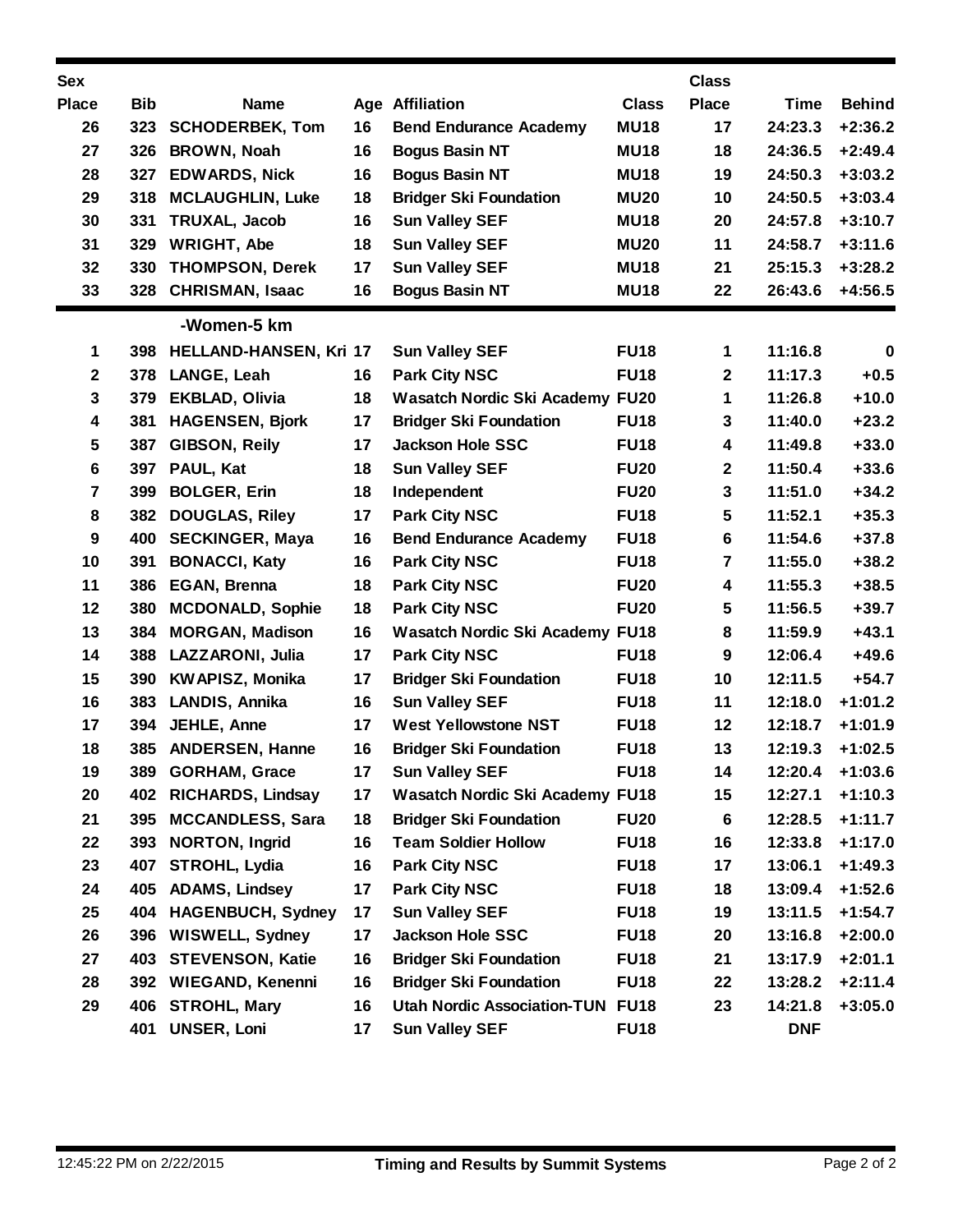## **McCall JNQ 5k/10k Free Mass Start at Ponderosa Park, McCall, Idaho**

**9:00 AM on 2/22/2015**





| <b>Place</b>     | <b>Bib</b> | <b>Name</b>               |    | <b>Age Affiliation</b>                                   | Time                 | <b>Behind</b> |
|------------------|------------|---------------------------|----|----------------------------------------------------------|----------------------|---------------|
|                  |            |                           |    | Class: MU16 - Junior Men Age 14-15 (Born 1999-2000) 5 km | <b>Start Wave: 2</b> |               |
| 1                |            | 335 WILLIAMS, Zach        | 15 | <b>Sun Valley SEF</b>                                    | 10:32.7              | $\mathbf 0$   |
| $\mathbf 2$      | 338        | <b>PALMER-LEGER, Drew</b> | 15 | <b>Park City NSC</b>                                     | 10:36.6              | $+3.9$        |
| 3                | 336        | <b>GEBHARDS, Thomas</b>   | 14 | <b>McCall WSC</b>                                        | 10:45.0              | $+12.3$       |
| 4                | 337        | <b>MEYER, Andrew</b>      | 15 | <b>Bridger Ski Foundation</b>                            | 10:45.4              | $+12.7$       |
| 5                | 339        | <b>MORAWITZ, Keene</b>    | 15 | <b>Sun Valley SEF</b>                                    | 10:52.9              | $+20.2$       |
| 6                | 341        | <b>KWAPISZ, Robert</b>    | 15 | <b>Bridger Ski Foundation</b>                            | 10:53.9              | $+21.2$       |
| $\overline{7}$   |            | 347 WILBRECHT, Max        | 15 | <b>Jackson Hole SSC</b>                                  | 10:54.2              | $+21.5$       |
| 8                |            | 352 PATTEN, Skyler        | 13 | <b>Park City NSC</b>                                     | 10:55.3              | $+22.6$       |
| $\boldsymbol{9}$ | 350        | <b>BISKUP, Sam</b>        | 15 | <b>Bend Endurance Academy</b>                            | 11:03.3              | $+30.6$       |
| 10               | 348        | <b>PATTEN, Connor</b>     | 15 | <b>Park City NSC</b>                                     | 11:04.7              | $+32.0$       |
| 11               |            | 343 FIRTH, Felix          | 14 | <b>Team Soldier Hollow</b>                               | 11:10.2              | $+37.5$       |
| $12 \,$          | 349        | <b>RAFF, Henry</b>        | 15 | <b>Sun Valley SEF</b>                                    | 11:17.3              | $+44.6$       |
| 13               | 340        | DIEKMANN, Liam            | 15 | <b>Bridger Ski Foundation</b>                            | 11:22.2              | $+49.5$       |
| 14               | 346        | <b>ROQUET, Cooper</b>     | 15 | <b>Sun Valley SEF</b>                                    | 11:22.6              | $+49.9$       |
| 15               | 361        | <b>PETERS, Keenan</b>     | 14 | <b>Utah Nordic Association-TUNA</b>                      | 11:31.7              | $+59.0$       |
| 16               | 344        | <b>KOTH, Taylor</b>       | 15 | <b>Sun Valley SEF</b>                                    | 11:32.4              | $+59.7$       |
| 17               | 355        | PESSL, Hans               | 14 | <b>Bridger Ski Foundation</b>                            | 11:33.3              | $+1:00.6$     |
| 18               | 357        | <b>THOMPSON, Dane</b>     | 14 | <b>Sun Valley SEF</b>                                    | 11:33.9              | $+1:01.2$     |
| 19               | 360        | NURGE, Landon             | 15 | <b>Sun Valley SEF</b>                                    | 11:43.1              | $+1:10.4$     |
| 20               | 358        | <b>BRANCH, Graham</b>     | 15 | <b>Bridger Ski Foundation</b>                            | 11:46.5              | $+1:13.8$     |
| 21               | 342        | <b>BURKEMO, Alexander</b> | 15 | <b>Team Soldier Hollow</b>                               | 11:46.9              | $+1:14.2$     |
| 22               | 351        | <b>MCKINNEY, Bridger</b>  | 14 | <b>Bridger Ski Foundation</b>                            | 11:47.6              | $+1:14.9$     |
| 23               | 345        | <b>BREDAL, Paal</b>       | 15 | <b>Jackson Hole SSC</b>                                  | 11:50.7              | $+1:18.0$     |
| 24               | 356        | <b>ROLOFF, James</b>      | 14 | <b>Bogus Basin NT</b>                                    | 11:51.0              | $+1:18.3$     |
| 25               | 354        | <b>RASCH, Rory</b>        | 14 | <b>Bridger Ski Foundation</b>                            | 11:54.5              | $+1:21.8$     |
| 26               |            | 362 SLAWSON, Ben          | 14 | <b>Utah Nordic Association-TUNA</b>                      | 11:55.3              | $+1:22.6$     |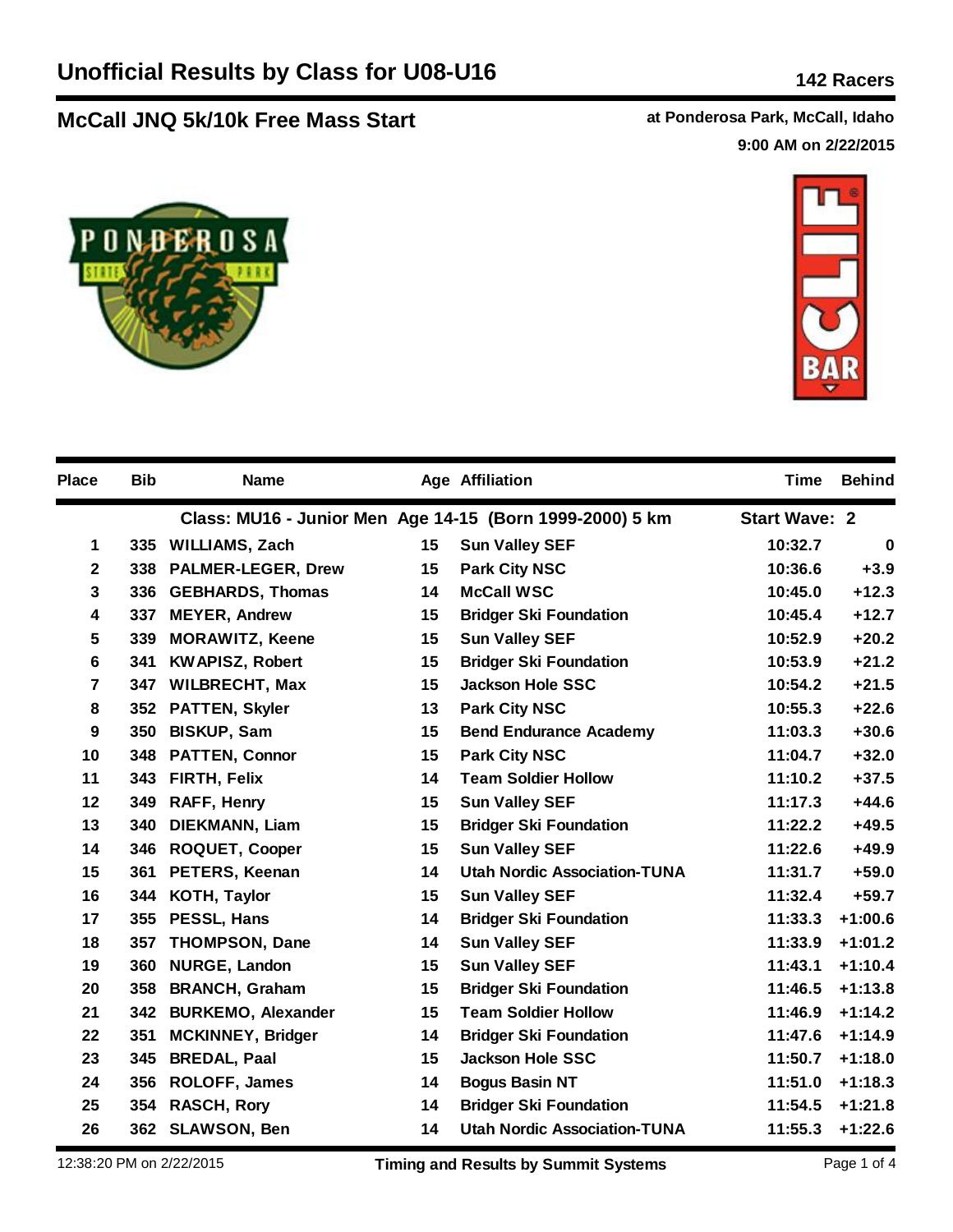| <b>Place</b>     | <b>Bib</b> | <b>Name</b>                |    | <b>Age Affiliation</b>                                     | <b>Time</b>          | <b>Behind</b> |
|------------------|------------|----------------------------|----|------------------------------------------------------------|----------------------|---------------|
| 27               | 368        | <b>HAMMOND, Max</b>        | 14 | <b>Jackson Hole SSC</b>                                    | 11:56.5              | $+1:23.8$     |
| 28               | 353        | <b>HOEFLER, Tate</b>       | 14 | <b>Park City NSC</b>                                       | 11:59.3              | $+1:26.6$     |
| 29               | 359        | <b>BELING, Karsten</b>     | 15 | <b>Park City NSC</b>                                       | 12:08.0              | $+1:35.3$     |
| 30               | 363        | <b>JACKSON, Joseph</b>     | 14 | <b>Team Soldier Hollow</b>                                 | 12:12.3              | $+1:39.6$     |
| 31               |            | 365 EGGERT, Jakob          | 14 | <b>Utah Nordic Association-TUNA</b>                        | 12:18.7              | $+1:46.0$     |
| 32               | 364        | <b>ROSS, Colter</b>        | 15 | <b>West Yellowstone NST</b>                                | 12:30.1              | $+1:57.4$     |
| 33               | 366        | <b>MERCHANT, Kiran</b>     | 15 | <b>Sun Valley SEF</b>                                      | 12:32.2              | $+1:59.5$     |
| 34               | 369        | <b>BONACCI, Vincent</b>    | 14 | <b>Utah Nordic Association-TUNA</b>                        | 12:34.3              | $+2:01.6$     |
| 35               | 371        | <b>HEIMBURGER, Mason</b>   | 12 | <b>Team Soldier Hollow</b>                                 | 12:37.0              | $+2:04.3$     |
| 36               | 370        | <b>CARLMAN, Reed</b>       | 14 | <b>Jackson Hole SSC</b>                                    | 12:56.1              | $+2:23.4$     |
| 37               | 367        | <b>MUROMCEW, Alex</b>      | 14 | <b>Jackson Hole SSC</b>                                    | 12:56.5              | $+2:23.8$     |
| 38               | 374        | <b>LIVINGSTONE, Joshua</b> | 13 | <b>Team Soldier Hollow</b>                                 | 13:37.4              | $+3:04.7$     |
| 39               | 373        | KIRK, Graf                 | 15 | <b>Bogus Basin NT</b>                                      | 13:53.3              | $+3:20.6$     |
| 40               | 372        | <b>MALONEY, Thomas</b>     | 15 | <b>Bogus Basin NT</b>                                      | 14:10.1              | $+3:37.4$     |
| 41               | 376        | <b>NEUHOFF, Jackson</b>    | 14 | <b>Bogus Basin NT</b>                                      | 16:17.2              | $+5:44.5$     |
| 42               | 375        | <b>MERCY, Blake</b>        | 14 | <b>Bogus Basin NT</b>                                      | 17:01.7              | $+6:29.0$     |
|                  |            |                            |    | Class: FU16 - Junior Women Age 14-15 (Born 1999-2000) 5 km | <b>Start Wave: 4</b> |               |
| 1                |            | 5 PALMER-LEGER, Sydney     | 12 | <b>Park City NSC</b>                                       | 11:49.0              | $\mathbf 0$   |
| $\mathbf{2}$     | 11         | FASSIO, Savanna            | 14 | <b>Wasatch Nordic Ski Academy</b>                          | 11:50.3              | $+1.3$        |
| 3                | 3          | GIBSON, Anna               | 15 | <b>Jackson Hole SSC</b>                                    | 11:50.7              | $+1.7$        |
| 4                | 6          | <b>SHOMENTO, Sofia</b>     | 15 | <b>Bridger Ski Foundation</b>                              | 11:52.0              | $+3.0$        |
| 5                | 7          | RASMUSSEN, Jenae           | 14 | <b>Wasatch Nordic Ski Academy</b>                          | 11:54.4              | $+5.4$        |
| $6\phantom{1}6$  | 9          | <b>COLETTA, Marin</b>      | 15 | <b>Bridger Ski Foundation</b>                              | 12:08.6              | $+19.6$       |
| 7                |            | 14 WOODS, Ari              | 15 | <b>Bridger Ski Foundation</b>                              | 12:09.7              | $+20.7$       |
| 8                | 8          | <b>BENZING, Samantha</b>   | 15 | <b>Bogus Basin NT</b>                                      | 12:16.8              | $+27.8$       |
| $\boldsymbol{9}$ |            | 10 REDEL LEGER, Sienna     | 15 | <b>Park City NSC</b>                                       | 12:23.4              | $+34.4$       |
| 10               | 1          | YOUKEY, Lydia              | 15 | <b>Leavenworth Winter Sports Club</b>                      | 12:26.3              | $+37.3$       |
| 11               | 4          | <b>BRUNELLE, Lily</b>      | 14 | <b>Sun Valley SEF</b>                                      | 12:27.6              | $+38.6$       |
| 12               |            | 13 MORGAN, Sarah           | 13 | <b>Wasatch Nordic Ski Academy</b>                          | 12:44.3              | $+55.3$       |
| 13               | 27         | <b>FARRA, Lina</b>         | 13 | <b>Team Soldier Hollow</b>                                 | 12:44.8              | $+55.8$       |
| 14               | 17         | JOHNSTONE, Masha           | 15 | <b>Jackson Hole SSC</b>                                    | 13:04.9              | $+1:15.9$     |
| 15               | 21         | <b>KUCHERAK, Tracy</b>     | 14 | <b>Park City NSC</b>                                       | 13:12.4              | $+1:23.4$     |
| 16               | 15         | <b>JENSEN, Eve</b>         | 14 | <b>Sun Valley SEF</b>                                      | 13:19.1              | $+1:30.1$     |
| 17               | 20         | MISCHO, Morgan             | 14 | <b>Team Soldier Hollow</b>                                 | 13:35.9              | $+1:46.9$     |
| 18               | 22         | <b>RICHARDS, Grace</b>     | 15 | <b>Wasatch Nordic Ski Academy</b>                          | 13:42.6              | $+1:53.6$     |
| 19               |            | 16 PETTY, Michaela         | 14 | <b>Sun Valley SEF</b>                                      | 14:02.6              | $+2:13.6$     |
| 20               | 25         | <b>OBERG, Claire</b>       | 14 | <b>Park City NSC</b>                                       | 14:06.3              | $+2:17.3$     |
| 21               | 23         | <b>GORHAM, Ellie</b>       | 14 | <b>Sun Valley SEF</b>                                      | 14:17.0              | $+2:28.0$     |
| 22               | 24         | <b>KERR, Emma</b>          | 14 | <b>Bogus Basin NT</b>                                      | 14:44.6              | $+2:55.6$     |
| 23               | 26         | <b>EVEREST, Emily</b>      | 15 | <b>West Yellowstone NST</b>                                | 15:09.0              | $+3:20.0$     |
| 24               | 28         | <b>WIEGAND, Hanni</b>      | 14 | <b>Bridger Ski Foundation</b>                              | 15:42.2              | $+3:53.2$     |
| 25               | 29         | <b>PECK, Millie</b>        | 14 | <b>Jackson Hole SSC</b>                                    | 15:51.9              | $+4:02.9$     |
| 26               | 30         | <b>SERIO, Sofi</b>         | 14 | <b>Bogus Basin NT</b>                                      | 17:28.0              | $+5:39.0$     |
|                  |            | 2 DUNNAGAN, Brooke         | 15 | <b>Bogus Basin NT</b>                                      | <b>DNF</b>           |               |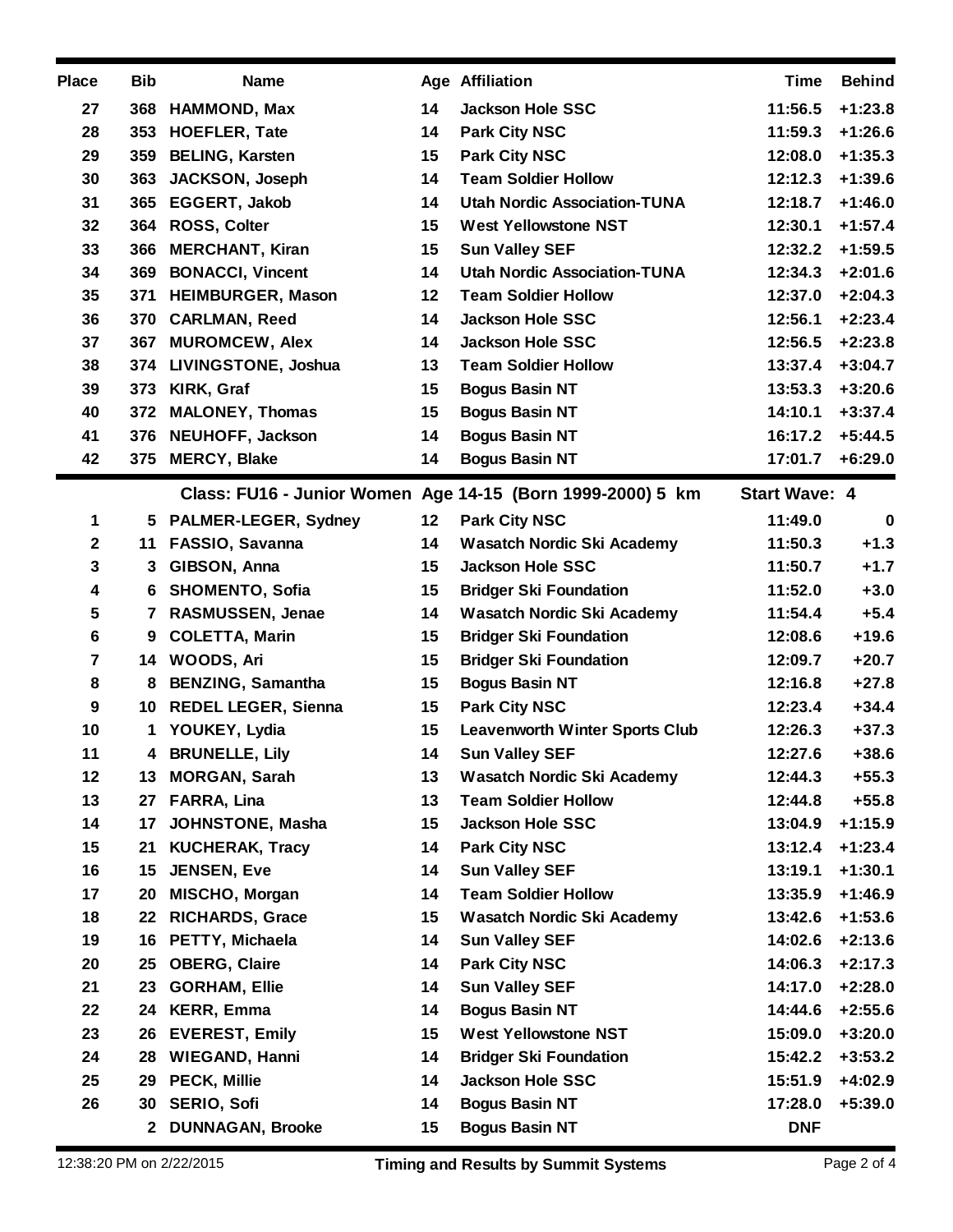| <b>Place</b>     | <b>Bib</b> | <b>Name</b>                            |         | <b>Age Affiliation</b>                                     | <b>Time</b>          | <b>Behind</b> |
|------------------|------------|----------------------------------------|---------|------------------------------------------------------------|----------------------|---------------|
|                  | $12 \,$    | <b>WOLTER, Ella</b>                    | 13      | <b>Sun Valley SEF</b>                                      | <b>DNF</b>           |               |
|                  | 18         | POLK, Ellie                            | 15      | <b>Sun Valley SEF</b>                                      | <b>DNF</b>           |               |
|                  | 19         | <b>SCHAFFNER, Alexandra</b>            | 15      | <b>Jackson Hole SSC</b>                                    | <b>DNF</b>           |               |
|                  |            |                                        |         | Class: MU14 - Junior Men Age 12-13 (Born 2001-2002) 3 km   | <b>Start Wave: 5</b> |               |
| 1                |            | 36 HAGENBUCH, Johnny                   | 13      | <b>Sun Valley SEF</b>                                      | 6:38.3               | $\bf{0}$      |
| $\mathbf{2}$     | 32         | <b>BROWN, Abram</b>                    | 13      | <b>Bogus Basin NT</b>                                      | 6:38.8               | $+0.5$        |
| 3                | 35         | RASMUSSEN, Aidan                       | 12      | <b>Wasatch Nordic Ski Academy</b>                          | 6:42.7               | $+4.4$        |
| 4                | 33         | MITTELSTEADT, Kai                      | 12      | <b>Bridger Ski Foundation</b>                              | 6:45.1               | $+6.8$        |
| 5                | 37         | <b>WYATT, Seth</b>                     | 13      | <b>Bridger Ski Foundation</b>                              | 6:46.6               | $+8.3$        |
| $6\phantom{1}6$  | 34         | <b>MYSHRALL, Lane</b>                  | 13      | <b>Park City NSC</b>                                       | 6:51.7               | $+13.4$       |
| 7                | 40         | <b>VAN EERDEN, Aidan</b>               | 12      | <b>Zany Race</b>                                           | 7:07.0               | $+28.7$       |
| 8                | 42         | <b>WOODS, Cale</b>                     | 11      | <b>Bridger Ski Foundation</b>                              | 7:08.3               | $+30.0$       |
| 9                | 39         | YEWER, Ted                             | 13      | <b>Bogus Basin NT</b>                                      | 7:08.7               | $+30.4$       |
| 10               | 38         | ROSS, Micah                            | 12      | <b>West Yellowstone NST</b>                                | 7:17.4               | $+39.1$       |
| 11               | 46         | ROUBIN, Sam                            | 13      | <b>Jackson Hole SSC</b>                                    | 7:24.8               | $+46.5$       |
| 12               | 41         | ALDRICH, Kade                          | 13      | <b>Bogus Basin NT</b>                                      | 7:26.5               | $+48.2$       |
| 13               | 47         | <b>BORGQUIST, Eric</b>                 | 13      | <b>Bridger Ski Foundation</b>                              | 7:40.5               | $+1:02.2$     |
| 14               | 43         | <b>NELSON, Lyle</b>                    | 13      | <b>McCall WSC</b>                                          | 7:40.8               | $+1:02.5$     |
| 15               | 44         | <b>HALFORD, Sean</b>                   | 13      | <b>Bogus Basin NT</b>                                      | 7:50.1               | $+1:11.8$     |
| 16               | 48         | <b>DANIELS, Jacskon</b>                | 13      | <b>Bogus Basin NT</b>                                      | 7:56.2               | $+1:17.9$     |
| 17               | 45         | <b>COFFIN, Sam</b>                     | 12      | <b>West Yellowstone NST</b>                                | 8:30.3               | $+1:52.0$     |
| 18               | 49         | <b>BURDEN, Matthew</b>                 | 12      | <b>West Yellowstone NST</b>                                | 8:51.2               | $+2:12.9$     |
|                  |            |                                        |         |                                                            |                      |               |
| 19               | 50         | <b>VANMIDDENDORP, Hudson</b>           | 12      | <b>McCall WSC</b>                                          | 9:05.7               | $+2:27.4$     |
|                  |            | Class: MNOV - Novice Men Age 1-99 3 km |         |                                                            | <b>Start Wave: 5</b> |               |
| 1                | 51         | LOOMIS, Braden                         | 13      | <b>West Yellowstone NST</b>                                | 9:04.0               | 0             |
|                  |            |                                        |         | Class: FU14 - Junior Women Age 12-13 (Born 2001-2002) 3 km | <b>Start Wave: 6</b> |               |
| 1                |            | 53 HAGEN, Annabell                     |         | 13 Jackson Hole SSC                                        | 7:10.7               | $\mathbf 0$   |
| $\mathbf{2}$     | 57         | JENSEN, Anja                           | 12      | <b>Sun Valley SEF</b>                                      | 7:17.3               | $+6.6$        |
| $\mathbf 3$      | 59         | <b>FRANCIS, Elise</b>                  | 13      | <b>Utah Nordic Association-TUNA</b>                        | 7:17.7               | $+7.0$        |
| 4                | 55         | <b>MAZZONI, Sophia</b>                 | 13      | <b>Sun Valley SEF</b>                                      | 7:18.0               | $+7.3$        |
| 5                | 54         | <b>ESTEP, Katherine</b>                | 13      | <b>Sun Valley SEF</b>                                      | 7:18.3               | $+7.6$        |
| $6\phantom{1}6$  | 58         | LEGER-REDEL, Mila                      | 13      | <b>Park City NSC</b>                                       | 7:19.3               | $+8.6$        |
| 7                | 60         | <b>SWANSON, Abby</b>                   | 13      | <b>Utah Nordic Association-TUNA</b>                        | 7:51.6               | $+40.9$       |
| 8                | 56         | <b>STILES, Lily</b>                    | 13      | <b>West Yellowstone NST</b>                                | 7:52.5               | $+41.8$       |
| $\boldsymbol{9}$ | 62         | LUTZ, Maya                             | 12      | <b>Bogus Basin NT</b>                                      | 8:50.9               | $+1:40.2$     |
| 10               | 61         | <b>EVEREST, Julia</b>                  | $12 \,$ | <b>West Yellowstone NST</b>                                | 9:41.3               | $+2:30.6$     |
| 11               | 63         | <b>GRIFFITH, Abby</b>                  | 12      | <b>McCall WSC</b>                                          | 10:52.1              | $+3:41.4$     |
| 12               | 64         | <b>DANIELS, Emma</b>                   | 12      | <b>McCall WSC</b>                                          | 11:25.4              |               |
|                  |            |                                        |         | Class: MU12 - Junior Men Age 10-11 (Born 2003-2004) 2 km   | <b>Start Wave: 7</b> | $+4:14.7$     |
| 1                |            | 66 BARTA, Josh                         | 11      | <b>West Yellowstone NST</b>                                | 6:32.6               | 0             |
| $\mathbf{2}$     | 69         | <b>MAYBACH, Nathan</b>                 | 11      | <b>McCall WSC</b>                                          | 6:54.7               | $+22.1$       |